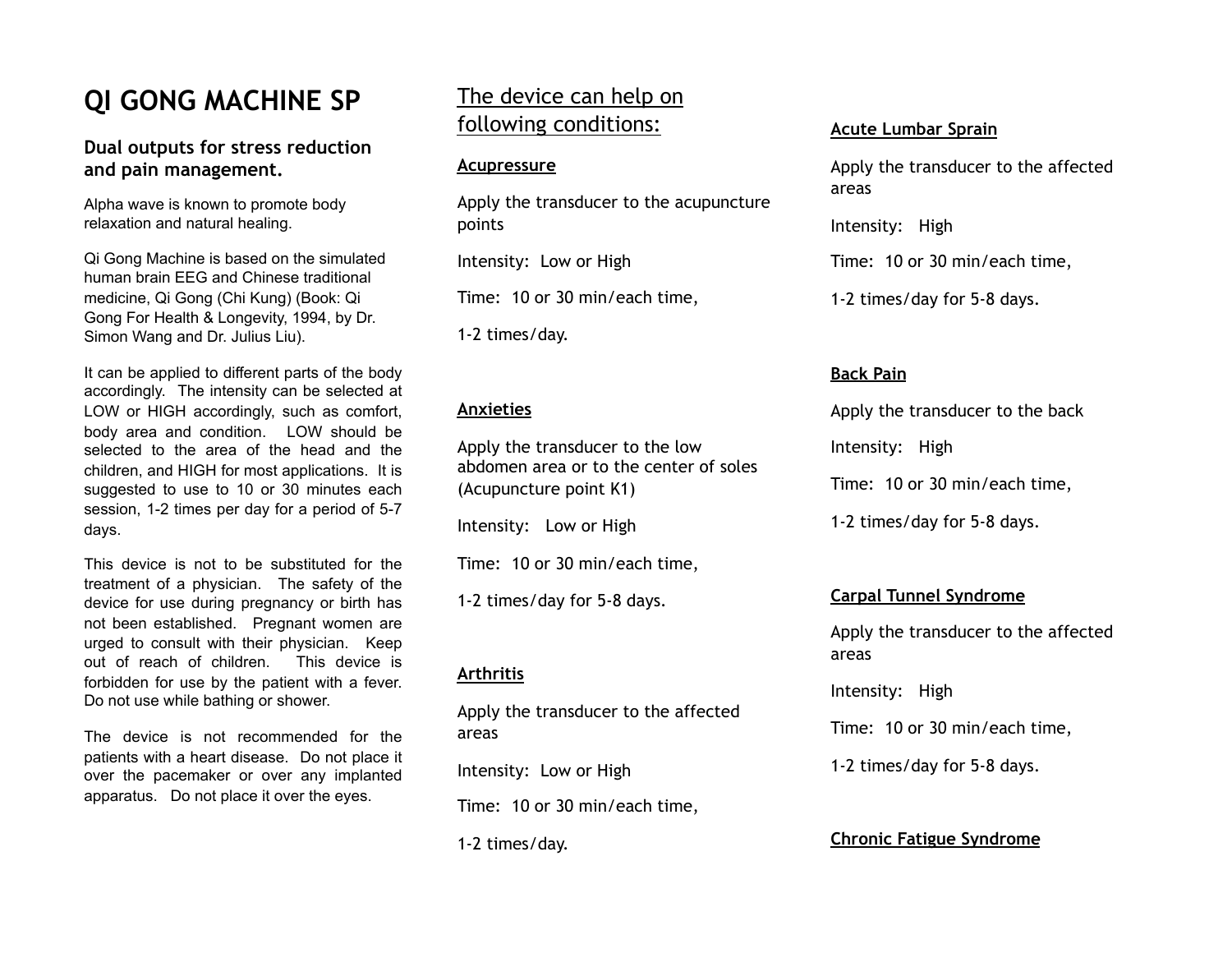Apply the transducer to the low abdomen area or to the center of soles (Acupuncture point K1)

Intensity: Low or High

Time: 10 or 30 min/each time,

1-2 times/day for 5-8 days.

#### **Deep Tissue Massage**

Apply the transducer to the affected areas

Intensity: High

Time: 10 or 30 min/each time,

1-2 times/day.

#### **Energetic Bodywork**

Apply the transducer to the low abdomen area or to the center of soles (Acupuncture point K1)

Intensity: High

Time: 10 or 30 min/each time,

1-2 times/day for 5-8 days.

## **Facial Paralysis**

Apply the transducer to the affected areas

Intensity: High

Time: 10 or 30 min/each time,

1-2 times/day for 5-8 days.

## **Fibromyalgia**

Apply the transducer to the affected areas

Intensity: High

Time: 10 or 30 min/each time,

1-2 times/day for 5-8 days.

#### **Insomnia**

Apply the transducer under the pillow or the mattress

Intensity: Low

Time: 10 or 30 min/each time.

#### **Knee Injury**

Apply the transducer to the affected areas

Intensity: High

Time: 10 or 30 min/each time,

1-2 times/day for 5-8 days.

#### **Muscle Cramp**

Apply the transducer to the affected areas

Intensity: Low or High

Time: 10 or 30 min/each time,

1-2 times/day for 5-8 days.

## **Muscle Sprain**

Apply the transducer to the affected areas

Intensity: High Time: 10 or 30 min/each time,

1-2 times/day for 5-8 days.

#### **Osteoarthritis (hands and feet)**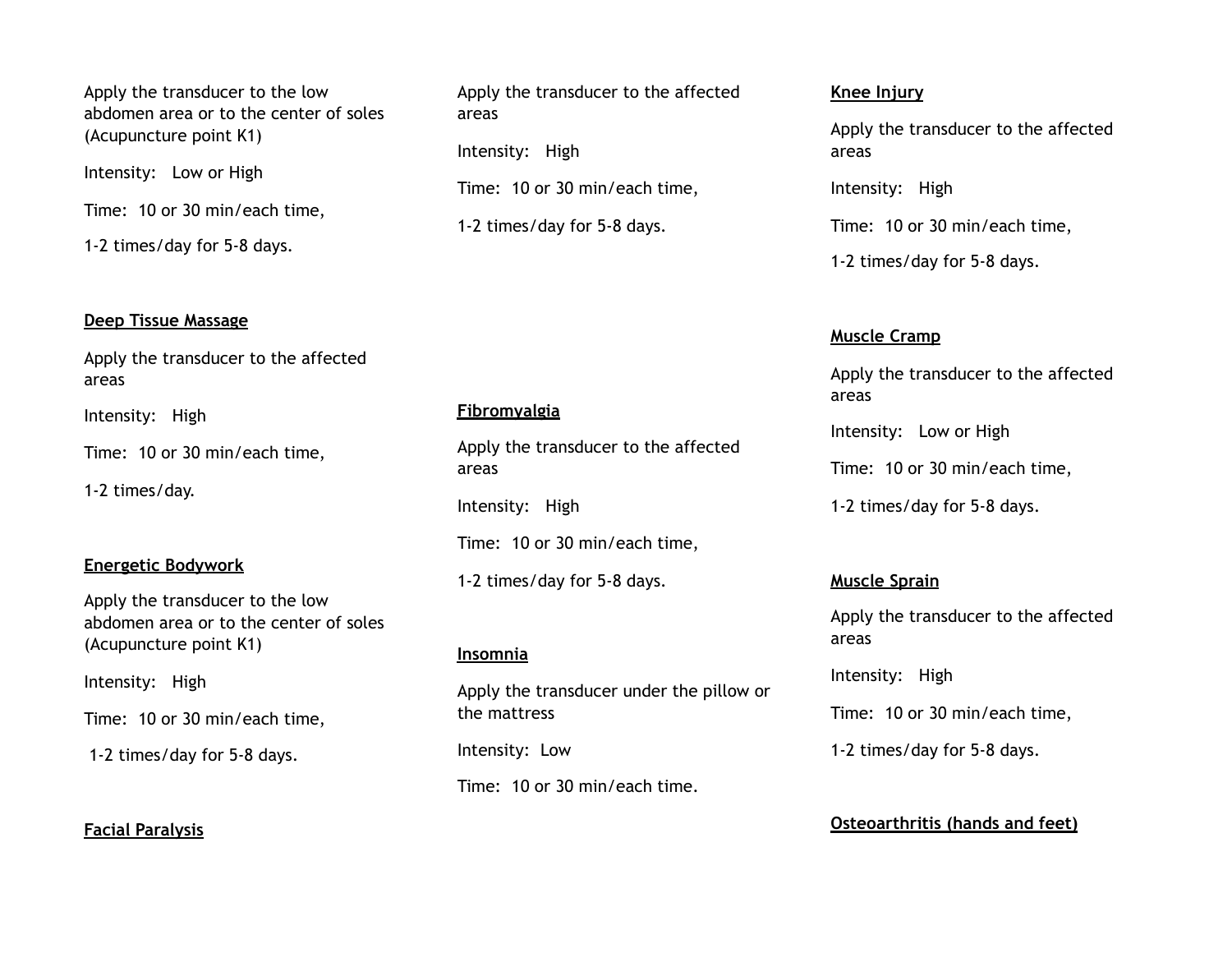Apply the transducer to the affected areas

Intensity: High

Time: 10 or 30 min/each time,

1-2 times/day for 5-8 days.

#### **Pain**

Apply the transducer to the affected areas

Intensity: Low or High

Time: 10 or 30 min/each time,

1-2 times/day for 5-8 days.

#### **Peripheral Neuropathy**

Apply the transducer to the affected areas

Intensity: High

Time: 10 or 30 min/each time,

1-2 times/day for 5-8 days.

**Post-stroke Rehabilitation**

Apply the transducer to the affected areas

Intensity: High

Time: 10 or 30 min/each time,

1-2 times/day for 5-8 days.

#### **Premenstrual Syndrome**

Apply the transducer to the low abdomen area or the perineum or the center of soles (Acupuncture point K1) Intensity: Low or High Time: 10 or 30 min/each time, 1-2 times/day for 5-8 days.

#### **Prostate Massage**

Apply the transducer to the perineum Intensity: High Time: 10 or 30 min/each time, 1-2 times/day for 5-8 days.

#### **Sciatica**

Apply the transducer to the affected areas

Intensity: High

Time: 10 or 30 min/each time,

1-2 times/day for 5-8 days.

#### **Soft Tissue Injury**

Apply the transducer to the affected areas

Intensity: High

Time: 10 or 30 min/each time,

1-2 times/day for 5-8 days.

#### **Sports Injury**

Apply the transducer to the affected areas

Intensity: High

Time: 10 or 30 min/each time,

1-2 times/day for 5-8 days.

#### **Sprain of the Ankle Joint**

Apply the transducer to the affected areas

Intensity: High

Time: 10 or 30 min/each time,